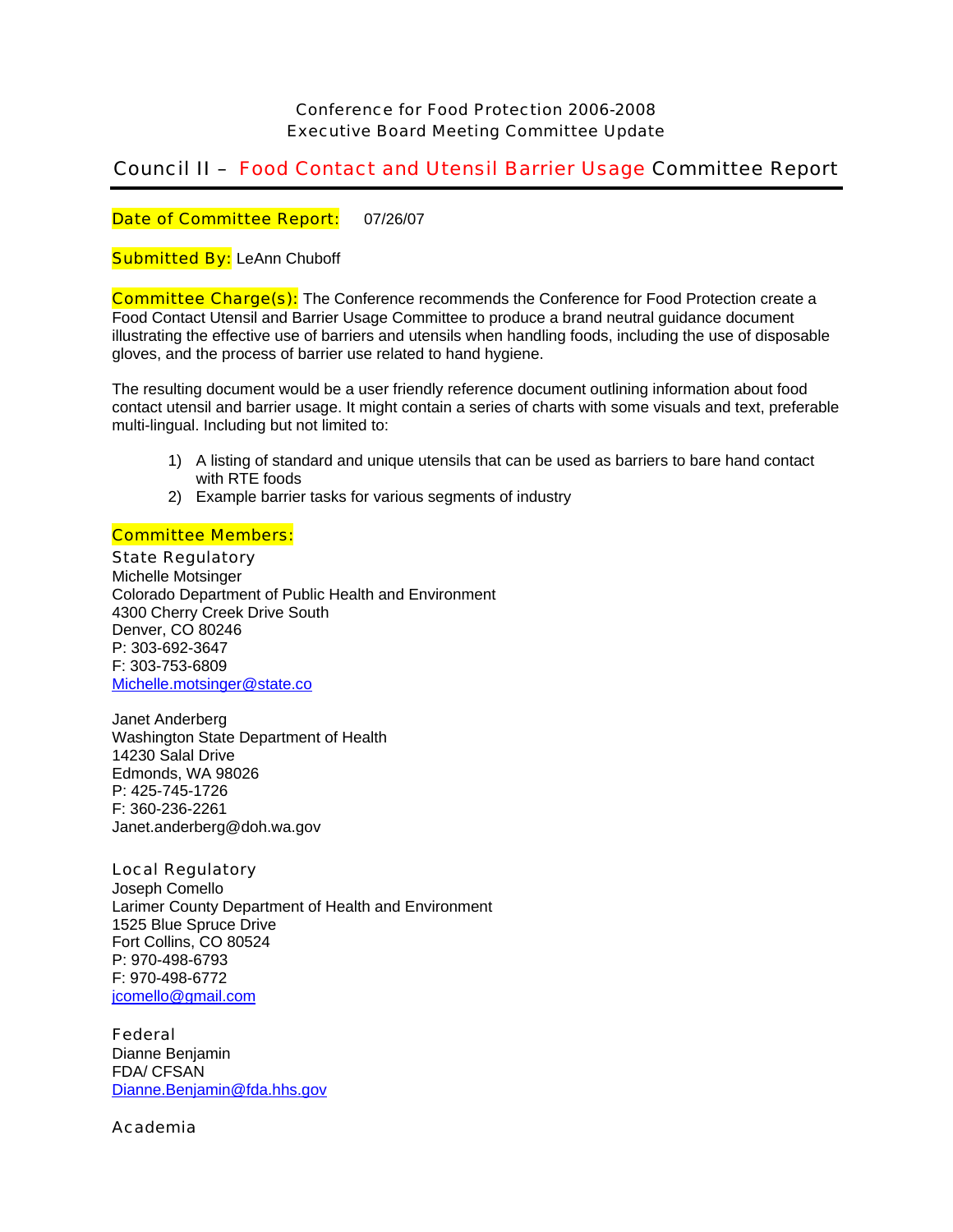Jeannie Riess Colorado State University/ Environment Health Service 637 Justice Drive Fort Collins, CO 80526 P: 970-491-6745 F: 970-491-4804 [jriess@lamar.colostate.edu](mailto:jriess@lamar.colostate.edu)

#### **Industry**

Robert Joyce Radisson Airport Hotel 2081 Post Road Warwick, RI 02886 401-739-3000 401-732-9019

Lacie Thrall Alternate: Doris Rittenmeyer FoodHandler, Inc. **FoodHandler**, Inc. 1917 S. Brighton Circle 15 Pentire Circle Mesa, AZ 85209 **Iowa City, IA 55224** P: 480-218-9144 P: 319-356-0107 F: 480-218-9145 F: 319-356-0108

Jane Griffith WaWa, Inc. 260 W. Baltimore Pike WaWa, PA 19063 P: 610-358-8180 F: 610-361-3704 [Jane.m.griffith@wawa.com](mailto:Jane.m.griffith@wawa.com)

LeAnn Chuboff 175 W. Jackson Blvd. Suite 1500 Chicago, IL 60604 P: 312-715-5374 F: 312-566-9729 [lchuboff@nraef.org](mailto:lchuboff@nraef.org)

Frank Ferko RARE Hospitality International, Inc. 8215 Roswell Road. Bldg. 600 Atlanta, GA 30350 P: 678-320-9288 F: 770-901-6643 [fferko@loho.com](mailto:fferko@loho.com)

Linda McClurg Dunkin Brands 1202 S. Victory Blvd. Burbank, CA 91502 P: 818-295-2969 [Linda.mcclurg@dunkinbrands.com](mailto:Linda.mcclurg@dunkinbrands.com)

#### Consumer

Dr. Esah Yip Malaysian Rubber Export Promotion Council

[l.thrall@foodhandler.com](mailto:l.thrall@foodhandler.com) d.rittenmeyer@foodhandler.com